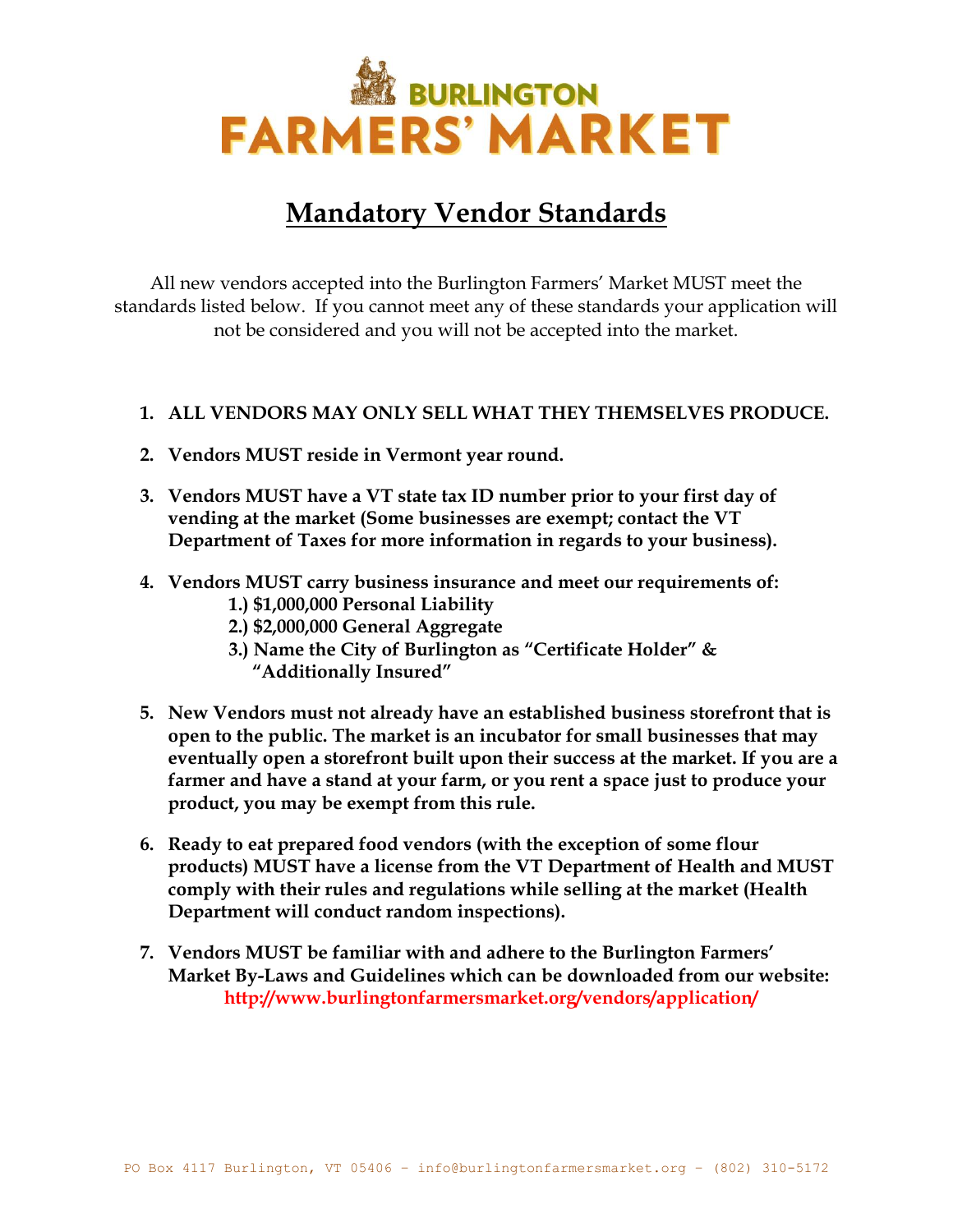

# **Application Evaluation Criteria**

If you meet the Burlington Farmers' Market mandatory Vendor Standards and you have enclosed **\$25 non-refundable application fee** your application will be evaluated by the Burlington Farmers' Market. Acceptance into the Burlington Farmers' Market is based upon (but not necessarily limited to) the criteria listed below. As you complete your application please consider and communicate how well your business fits the Burlington Farmers' Market evaluation criteria.

- 1. Does the vendor applicant offer a unique product made in Vermont?
- 2. Will the vendor applicant fill a useful niche in the market as a whole?
- 3. Is the product underrepresented at the market?
- 4. Will the vendor applicant bring a new approach to an existing product?
- 5. Will the vendor applicant help to make the market a world-class market?
- 6. Will the vendor applicant bring an authentic experience to the market as mentioned in our mission statement? Will the owner/key producer have a consistent presence at the market?
- 7. Does the application reflect a professional and clear approach to the business of selling at the market?
- 8. Does the vendor applicant fit into the goal of the market to be an incubator for small businesses?
- 9. Does the application reflect competence on the part of the vendor to follow through on the proposed product?
- 10. Are we familiar with the vendor applicant's potential setup and product? If not, does the vendor applicant provide references and information to address this?
- 11. Did the vendor applicant make a strong effort to show what their product and stand might look like, using photos, promotional materials, or samples?
- 12. Will the vendor applicant add to the spirit of cooperation expected in the market community?
- 13. Will the vendor applicant be cooperative to work with and value the privilege of being a vendor at the market?
- 14. Does the market have a space that can be best utilized by the vendor applicant? Is the vendor applicant flexible in terms of stand set up and space requirements?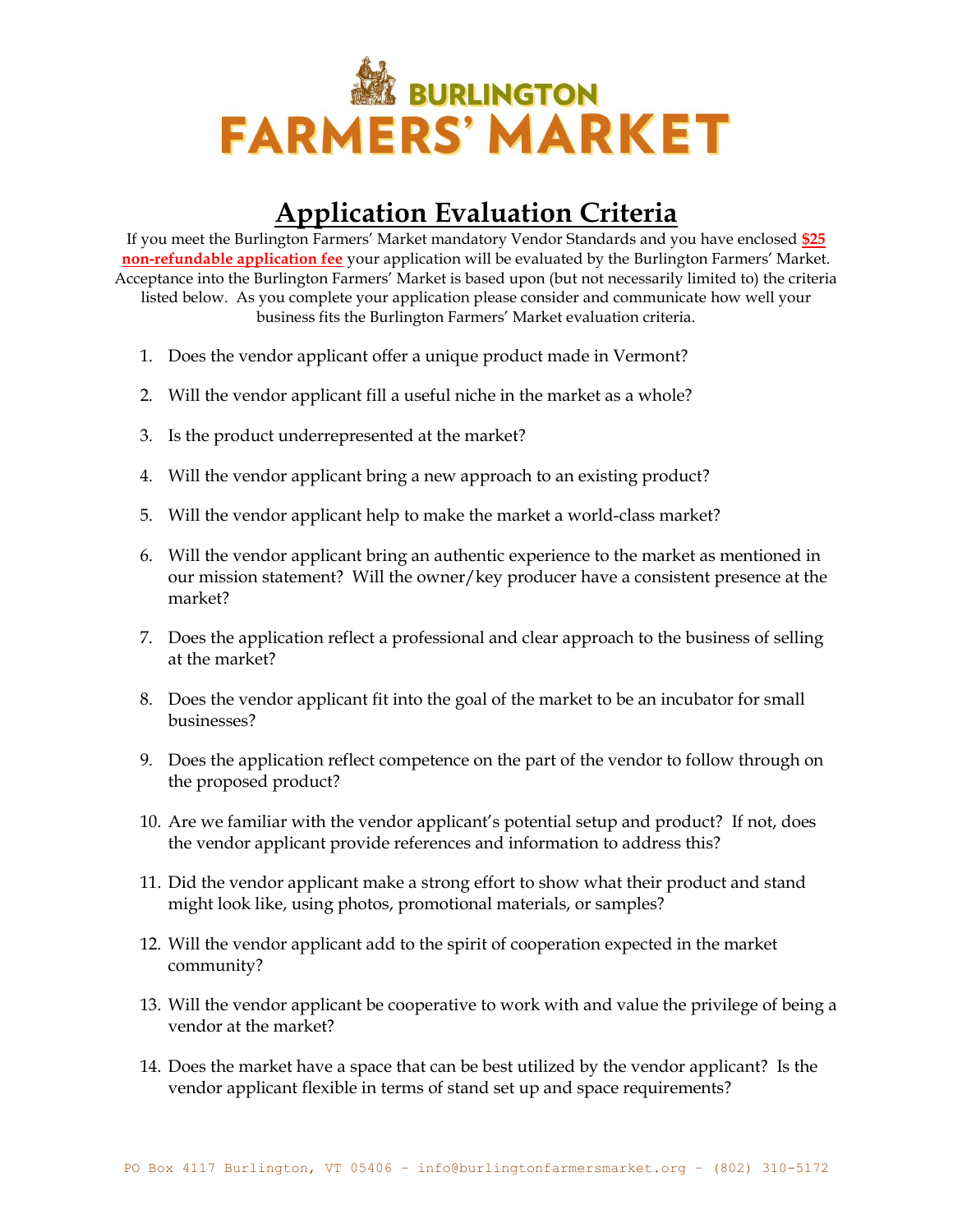

### **BURLINGTON FARMERS MARKET APPLICATION**

Summer Market May –October

Please TYPE or NEATLY PRINT.

We receive close to 100 applications each year and are unable to view websites or contact you in regards to the application. As a result, please fill out the application as thoroughly as possible and include photographs of your product and display. Incomplete applications will not be considered. You will find the number of the criteria followed by each question it addresses.

| Date: $\qquad \qquad$ | (Summer Applications deadline is April $1^{st}$ )                                                                                                                                                                              |
|-----------------------|--------------------------------------------------------------------------------------------------------------------------------------------------------------------------------------------------------------------------------|
|                       |                                                                                                                                                                                                                                |
|                       | Home Phone: The Second Second Second Second Second Second Second Second Second Second Second Second Second Second Second Second Second Second Second Second Second Second Second Second Second Second Second Second Second Sec |
| <b>Home Address:</b>  |                                                                                                                                                                                                                                |
|                       |                                                                                                                                                                                                                                |
|                       |                                                                                                                                                                                                                                |

*(Very Important)* **Business Name:**  $\qquad \qquad$ **Business Phone: Business Address:** *(Where is your product made/grown if not your primary residence?)*

**What do you plan to sell? Please be very specific. For example, identify ways that make your product unique. If what you intend to sell is an existing product at the market how do you bring a new approach to that product.**  *Please refer to evaluation criteria 1 - 4* 

**\_\_\_\_\_\_\_\_\_\_\_\_\_\_\_\_\_\_\_\_\_\_\_\_\_\_\_\_\_\_\_\_\_\_\_\_\_\_\_\_\_\_\_\_\_\_\_\_\_\_\_\_\_\_\_\_\_\_\_\_\_\_\_\_\_\_\_\_\_\_\_\_\_\_\_\_\_\_ \_\_\_\_\_\_\_\_\_\_\_\_\_\_\_\_\_\_\_\_\_\_\_\_\_\_\_\_\_\_\_\_\_\_\_\_\_\_\_\_\_\_\_\_\_\_\_\_\_\_\_\_\_\_\_\_\_\_\_\_\_\_\_\_\_\_\_\_\_\_\_\_\_\_\_\_\_\_ \_\_\_\_\_\_\_\_\_\_\_\_\_\_\_\_\_\_\_\_\_\_\_\_\_\_\_\_\_\_\_\_\_\_\_\_\_\_\_\_\_\_\_\_\_\_\_\_\_\_\_\_\_\_\_\_\_\_\_\_\_\_\_\_\_\_\_\_\_\_\_\_\_\_\_\_\_\_ \_\_\_\_\_\_\_\_\_\_\_\_\_\_\_\_\_\_\_\_\_\_\_\_\_\_\_\_\_\_\_\_\_\_\_\_\_\_\_\_\_\_\_\_\_\_\_\_\_\_\_\_\_\_\_\_\_\_\_\_\_\_\_\_\_\_\_\_\_\_\_\_\_\_\_\_\_\_ \_\_\_\_\_\_\_\_\_\_\_\_\_\_\_\_\_\_\_\_\_\_\_\_\_\_\_\_\_\_\_\_\_\_\_\_\_\_\_\_\_\_\_\_\_\_\_\_\_\_\_\_\_\_\_\_\_\_\_\_\_\_\_\_\_\_\_\_\_\_\_\_\_\_\_\_\_\_ \_\_\_\_\_\_\_\_\_\_\_\_\_\_\_\_\_\_\_\_\_\_\_\_\_\_\_\_\_\_\_\_\_\_\_\_\_\_\_\_\_\_\_\_\_\_\_\_\_\_\_\_\_\_\_\_\_\_\_\_\_\_\_\_\_\_\_\_\_\_\_\_\_\_\_\_\_\_ \_\_\_\_\_\_\_\_\_\_\_\_\_\_\_\_\_\_\_\_\_\_\_\_\_\_\_\_\_\_\_\_\_\_\_\_\_\_\_\_\_\_\_\_\_\_\_\_\_\_\_\_\_\_\_\_\_\_\_\_\_\_\_\_\_\_\_\_\_\_\_\_\_\_\_\_\_\_ \_\_\_\_\_\_\_\_\_\_\_\_\_\_\_\_\_\_\_\_\_\_\_\_\_\_\_\_\_\_\_\_\_\_\_\_\_\_\_\_\_\_\_\_\_\_\_\_\_\_\_\_\_\_\_\_\_\_\_\_\_\_\_\_\_\_\_\_\_\_\_\_\_\_\_\_\_\_ \_\_\_\_\_\_\_\_\_\_\_\_\_\_\_\_\_\_\_\_\_\_\_\_\_\_\_\_\_\_\_\_\_\_\_\_\_\_\_\_\_\_\_\_\_\_\_\_\_\_\_\_\_\_\_\_\_\_\_\_\_\_\_\_\_\_\_\_\_\_\_\_\_\_\_\_\_\_**

**\_\_\_\_\_\_\_\_\_\_\_\_\_\_\_\_\_\_\_\_\_\_\_\_\_\_\_\_\_\_\_\_\_\_\_\_\_\_\_\_\_\_\_\_\_\_\_\_\_\_\_\_\_\_\_\_\_\_\_\_\_\_\_\_\_\_\_\_\_\_\_\_\_\_\_\_\_\_\_\_\_\_\_\_\_\_\_\_\_\_\_\_\_ \_\_\_\_\_\_\_\_\_\_\_\_\_\_\_\_\_\_\_\_\_\_\_\_\_\_\_\_\_\_\_\_\_\_\_\_\_\_\_\_\_\_\_\_\_\_\_\_\_\_\_\_\_\_\_\_\_\_\_\_\_\_\_\_\_\_\_\_\_\_\_\_\_\_\_\_\_\_\_\_\_\_\_\_\_\_\_\_\_\_\_\_\_**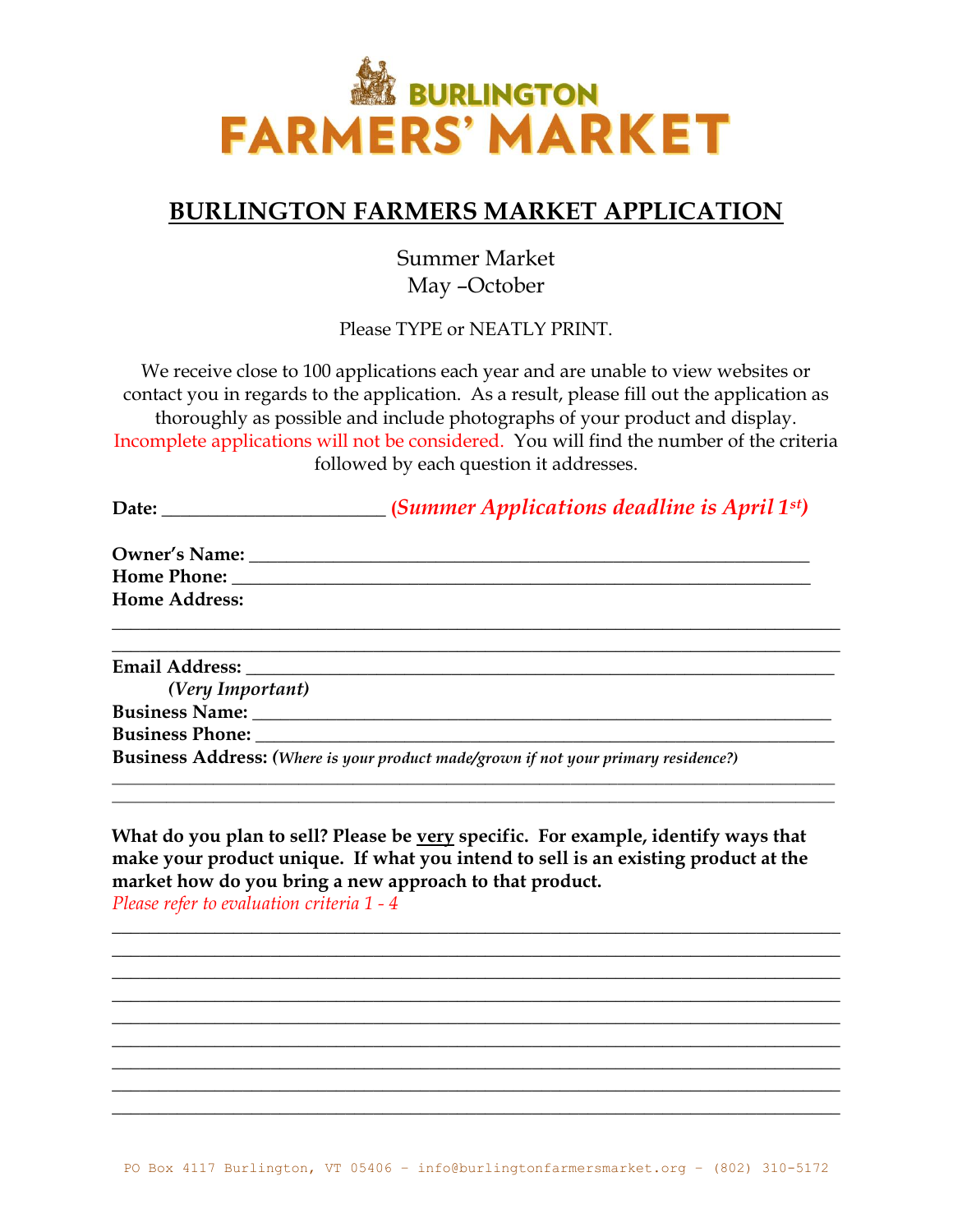

Where do you purchase the "main ingredients" for your products? Again, please be specific and note your relationships with Vermont farmers and/or other Vermont businesses.

<u> 1989 - Johann Harry Harry Harry Harry Harry Harry Harry Harry Harry Harry Harry Harry Harry Harry Harry Harry</u>

Please refer to evaluation criteria 6

How long have you been making your product(s)?

Are you the sole maker of your product? If not, please clarify who makes or grows the products you intend to sell? If you have employees please clearly explain their role in the business.

How will the market act as an incubator for your emerging small business? Please refer to evaluation criteria 8

Who will be selling your products at the market? Please note, we REQUIRE business owners to be present 50% of all markets. Please refer to evaluation criteria 6, 8, and 9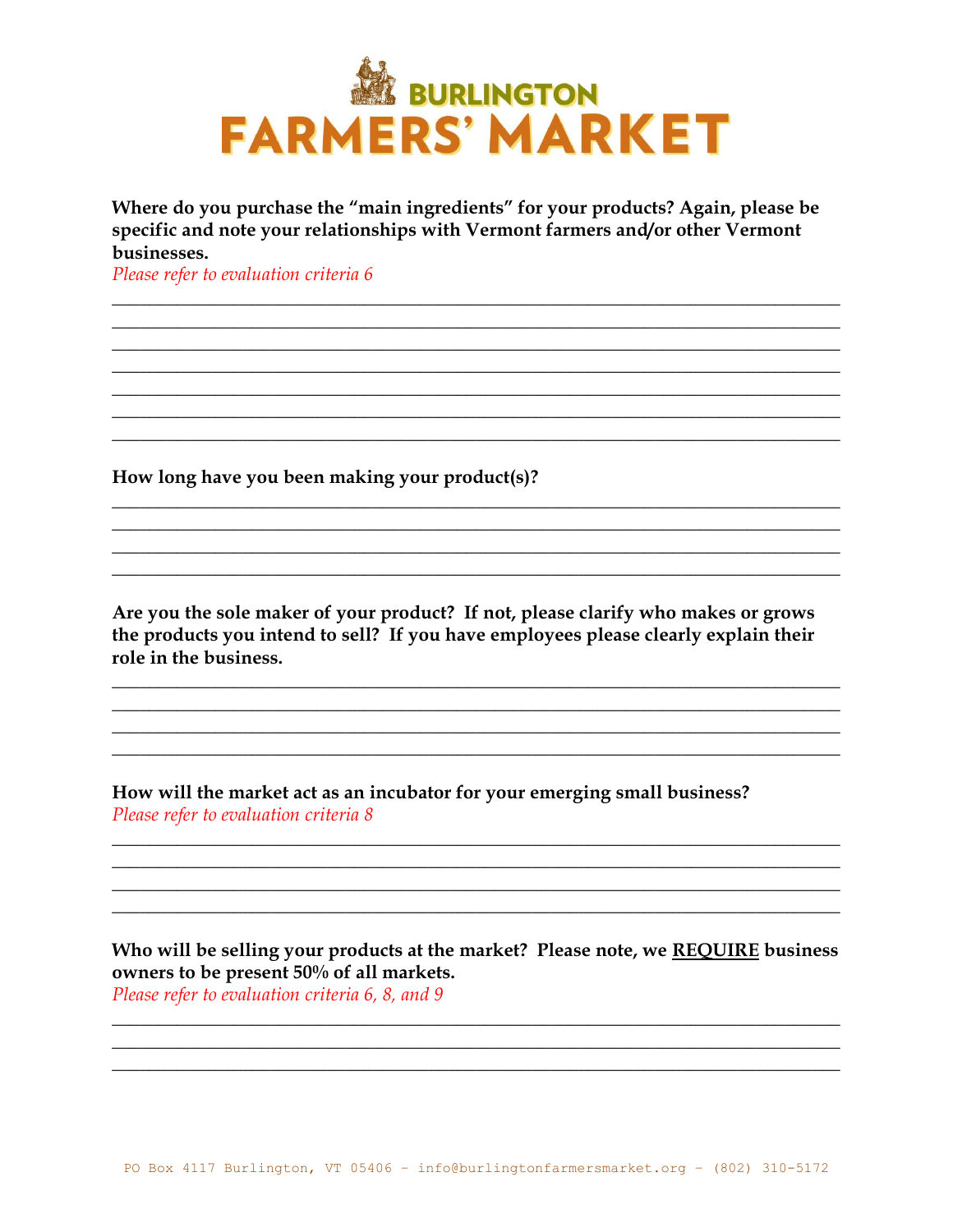

**Do you have a Vermont Tax ID number? \_\_\_\_\_\_\_\_\_\_\_\_\_\_\_\_\_\_\_\_\_\_\_\_\_\_\_\_\_\_\_\_\_\_\_\_\_\_\_\_ If you answered yes, what is your VT Tax ID? \_\_\_\_\_\_\_\_\_\_\_\_\_\_\_\_\_\_\_\_\_\_\_\_\_\_\_\_\_\_\_\_\_\_\_ Do you have all necessary permits and licenses to sell at a farmers' market?**

**Do you have product liability insurance? \_\_\_\_\_\_\_\_\_\_\_\_\_\_\_\_\_\_\_\_\_\_\_\_\_\_\_\_\_\_\_\_\_\_\_\_\_\_\_** *(If you currently do not have product liability, and are accepted into the market, we will direct you to insurance companies and explain the requirements the city has for our vendors) Please refer to evaluation criteria 7 and 9*

**\_\_\_\_\_\_\_\_\_\_\_\_\_\_\_\_\_\_\_\_\_\_\_\_\_\_\_\_\_\_\_\_\_\_\_\_\_\_\_\_\_\_\_\_\_\_\_\_\_\_\_\_\_\_\_\_\_\_\_\_\_\_\_\_\_\_\_\_\_\_\_\_\_\_\_\_\_**

**Do you attend other markets, shows, or venues where you maintain a display booth or stand?** 

**\_\_\_\_\_\_\_\_\_\_\_\_\_\_\_\_\_\_\_\_\_\_\_\_\_\_\_\_\_\_\_\_\_\_\_\_\_\_\_\_\_\_\_\_\_\_\_\_\_\_\_\_\_\_\_\_\_\_\_\_\_\_\_\_\_\_\_\_\_\_\_\_\_\_\_\_\_\_**

**\_\_\_\_\_\_\_\_\_\_\_\_\_\_\_\_\_\_\_\_\_\_\_\_\_\_\_\_\_\_\_\_\_\_\_\_\_\_\_\_\_\_\_\_\_\_\_\_\_\_\_\_\_\_\_\_\_\_\_\_\_\_\_\_\_\_\_\_\_\_\_\_\_\_\_\_\_\_ \_\_\_\_\_\_\_\_\_\_\_\_\_\_\_\_\_\_\_\_\_\_\_\_\_\_\_\_\_\_\_\_\_\_\_\_\_\_\_\_\_\_\_\_\_\_\_\_\_\_\_\_\_\_\_\_\_\_\_\_\_\_\_\_\_\_\_\_\_\_\_\_\_\_\_\_\_\_**

**Please list:**

*Please refer to evaluation criteria 9 - 11, and 14*

**Please clearly describe what your market booth looks like. Include photos or illustrations of your display. Applications that do not include photos or illustrations will not be considered.** *Please refer to evaluation criteria 9 - 11, and 14*

**\_\_\_\_\_\_\_\_\_\_\_\_\_\_\_\_\_\_\_\_\_\_\_\_\_\_\_\_\_\_\_\_\_\_\_\_\_\_\_\_\_\_\_\_\_\_\_\_\_\_\_\_\_\_\_\_\_\_\_\_\_\_\_\_\_\_\_\_\_\_\_\_\_\_\_\_\_\_ \_\_\_\_\_\_\_\_\_\_\_\_\_\_\_\_\_\_\_\_\_\_\_\_\_\_\_\_\_\_\_\_\_\_\_\_\_\_\_\_\_\_\_\_\_\_\_\_\_\_\_\_\_\_\_\_\_\_\_\_\_\_\_\_\_\_\_\_\_\_\_\_\_\_\_\_\_\_ \_\_\_\_\_\_\_\_\_\_\_\_\_\_\_\_\_\_\_\_\_\_\_\_\_\_\_\_\_\_\_\_\_\_\_\_\_\_\_\_\_\_\_\_\_\_\_\_\_\_\_\_\_\_\_\_\_\_\_\_\_\_\_\_\_\_\_\_\_\_\_\_\_\_\_\_\_\_ \_\_\_\_\_\_\_\_\_\_\_\_\_\_\_\_\_\_\_\_\_\_\_\_\_\_\_\_\_\_\_\_\_\_\_\_\_\_\_\_\_\_\_\_\_\_\_\_\_\_\_\_\_\_\_\_\_\_\_\_\_\_\_\_\_\_\_\_\_\_\_\_\_\_\_\_\_\_**

**What size booth space would you consider for your product? How flexible are your needs? For example, sometimes we have available spaces that are smaller or irregular in shape than the popular 10'x10' booth space (e.g., 5'x5', 10'x8); would this work for you or can you only vend out of a 10'x10' spot.** *Please refer to evaluation criteria 12-14*

**\_\_\_\_\_\_\_\_\_\_\_\_\_\_\_\_\_\_\_\_\_\_\_\_\_\_\_\_\_\_\_\_\_\_\_\_\_\_\_\_\_\_\_\_\_\_\_\_\_\_\_\_\_\_\_\_\_\_\_\_\_\_\_\_\_\_\_\_\_\_\_\_\_\_\_\_\_\_ \_\_\_\_\_\_\_\_\_\_\_\_\_\_\_\_\_\_\_\_\_\_\_\_\_\_\_\_\_\_\_\_\_\_\_\_\_\_\_\_\_\_\_\_\_\_\_\_\_\_\_\_\_\_\_\_\_\_\_\_\_\_\_\_\_\_\_\_\_\_\_\_\_\_\_\_\_\_ \_\_\_\_\_\_\_\_\_\_\_\_\_\_\_\_\_\_\_\_\_\_\_\_\_\_\_\_\_\_\_\_\_\_\_\_\_\_\_\_\_\_\_\_\_\_\_\_\_\_\_\_\_\_\_\_\_\_\_\_\_\_\_\_\_\_\_\_\_\_\_\_\_\_\_\_\_\_ \_\_\_\_\_\_\_\_\_\_\_\_\_\_\_\_\_\_\_\_\_\_\_\_\_\_\_\_\_\_\_\_\_\_\_\_\_\_\_\_\_\_\_\_\_\_\_\_\_\_\_\_\_\_\_\_\_\_\_\_\_\_\_\_\_\_\_\_\_\_\_\_\_\_\_\_\_\_ \_\_\_\_\_\_\_\_\_\_\_\_\_\_\_\_\_\_\_\_\_\_\_\_\_\_\_\_\_\_\_\_\_\_\_\_\_\_\_\_\_\_\_\_\_\_\_\_\_\_\_\_\_\_\_\_\_\_\_\_\_\_\_\_\_\_\_\_\_\_\_\_\_\_\_\_\_\_**

**What is the maximum and minimum number of markets you would be willing to attend?** *Please refer to evaluation criteria 12-14* **Minimum: \_\_\_\_\_\_\_\_\_\_\_\_\_\_\_\_\_\_\_\_ Maximum: \_\_\_\_\_\_\_\_\_\_\_\_\_\_\_\_\_\_\_\_\_\_\_\_\_\_\_\_**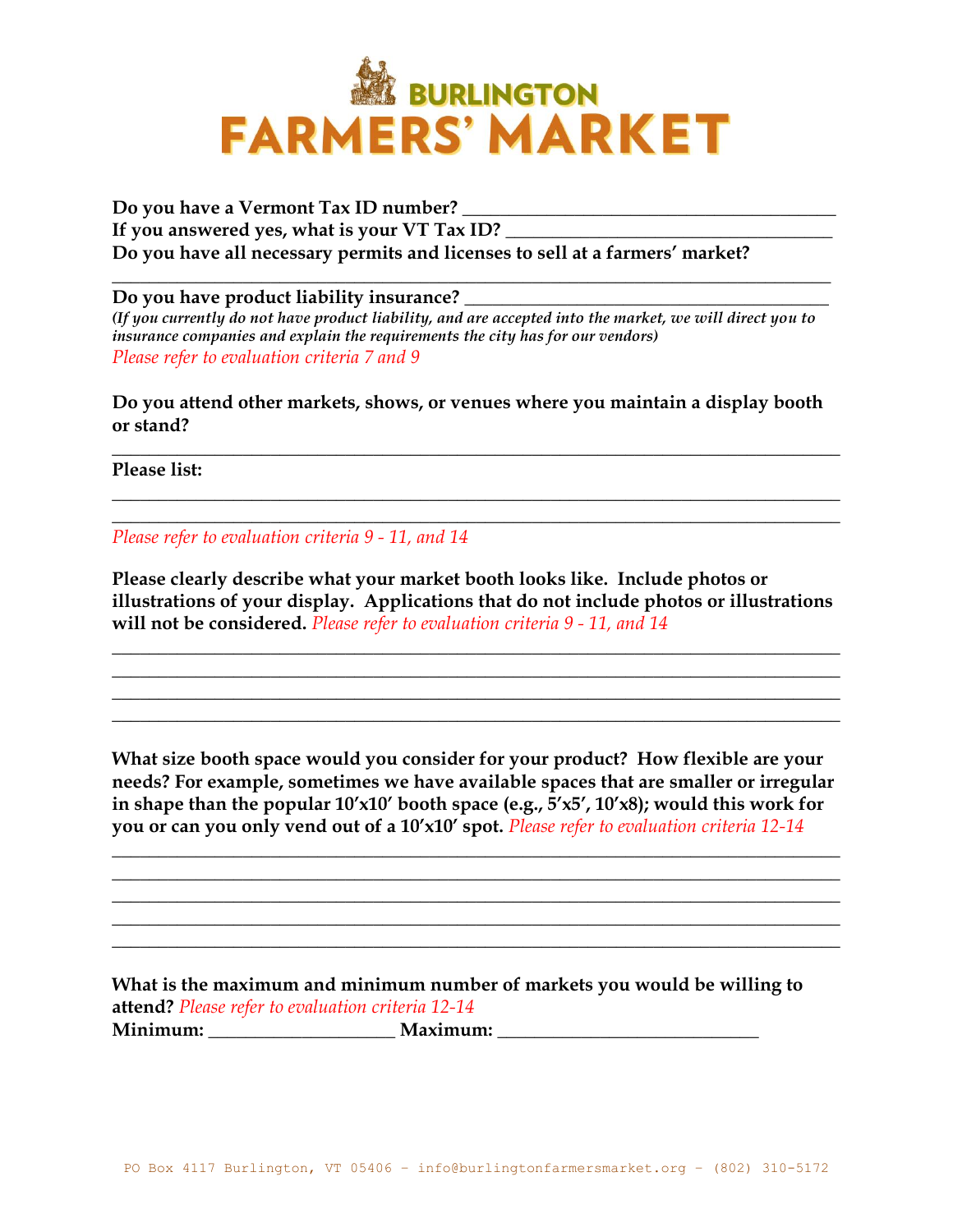

Many of our market vendors start out as "On-Call Day Vendors". Could you and your product be available to attend with only a day or two days notice? Could you be available on the morning of the market with as little as an hours notice? Please refer to evaluation criteria 12-14

Do you currently have other outlets for your products (e.g., grocery stores, restaurants, retail shops)?

Please list:

Please refer to evaluation criteria 1 - 4, 8 - 10, and 11.

How would you and your product be an asset to the Market? Please refer to evaluation criteria 5 - 7, 12 and, 13

In the space below please include any other information or comments you feel might be pertinent regarding your vending at the Burlington Farmers Summer Market.